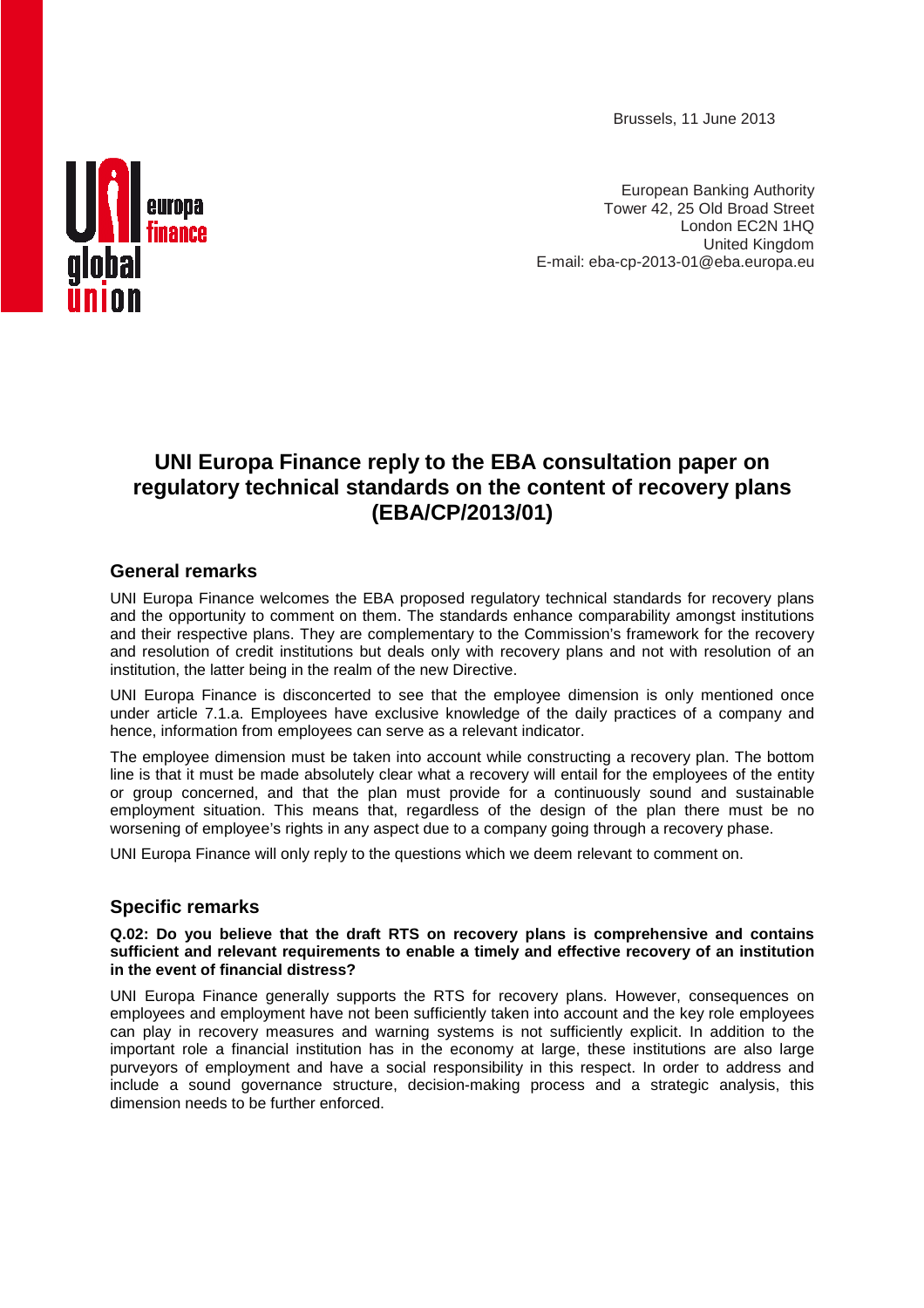#### **Q.03: Please provide your views on the indicators and escalation process as stipulated in the draft RTS under Articles 2(2)(a) and 5(c), and on the other governance arrangements provided for by Article 5.**

UNI Europa Finance would like to see early warning systems and information from the employees mentioned. Finance employees are crucial as a source of information regarding the day-to-day practices in financial undertakings. They are often the first to realise that company practices are unsound – but they seldom have somewhere to turn with their worries. This section should therefore include a mentioning of whistle-blowing procedures, like the wordings under Article 70 in CRD IV. Whistle-blowing can be used for prevention, such as to detect inappropriate or risk sensitive practices and to discover infringement of rules and regulations.

We also believe that the board should be collectively responsible and accountable for risk management programs. In this respect, the civil and criminal liability of directors should be reinforced. We also advocate the importance of having employee representatives on the board level: this can ensure that the board has access to information it would not get otherwise.

More specifically, under article 5.c.1 it needs to be defined when and how employees and their representatives will be consulted and informed. This dimension is needed under 5.c.2 too as one among the descriptive aspects.

#### **Q.05: Please provide your views on the requirements for the description of the institution or group, as stipulated by the strategic analysis in the draft RTS under Article 6(3)**

Under article 6.3 regarding the description of the institution and 6.3.c.4 regarding operational interconnectedness a description of the employment situation should be included along with an analysis of the impact of the plan on the employees of the institution.

#### **Q.06: Please provide your views on the requirements for the recovery options, as stipulated by the strategic analysis in the draft RTS under Article 6 (4). Does this requirement comprehensively and adequately capture the different categories of recovery options that could be considered?**

Under article 6.5.b., either included in point (i) relating to operations of the institution, or as a separate point, the impact assessment should also include the expected impact on employment in the institution and on external firms (i.e. on sub-contractors, externalised IT, suppliers, etc.) following the proposed recovery arrangements and measures. If the impact on employment is known, preventive measures may be taken in order to preserve employment, such as training or skills development. These measures should be further specified as well. Preventive measures on employment and skills development are already part of employment legislation in some Member States. In practice, it appears however that preventive measures are not sufficiently used: in restructuring processes, firms often rely on dismissals and recruit different staff later on. Such kind of measures may also include contact with government agencies in order to enable external reclassification measures and training for skills outside the finance industry if a permanent reduction in staff level in the sector is to be expected. Banks should take their responsibility for training of employees seriously and thus contribute to preserving employment and to reinforce the employability in case of permanent staff reduction in the firm or/and sector.

Under 6.5.d the assessment should also identify the potential impact of the recovery options in relation to the employee situation, as this influences the recovery capacity.

#### **Q.07: Please provide your views on the requirements for the communication plan, as stipulated in the draft RTS under Article 7.**

UNI Europa Finance welcomes the focus of the internal communication and disclosure plan to focus on communication with staff, works councils or other staff representatives. This focus on employees should be used as an example and integrated in the strategic analysis and governance structure as well.

The communication plan should address national, European and/or international information and procedures for employee representatives, including envisaged measures for establishing procedures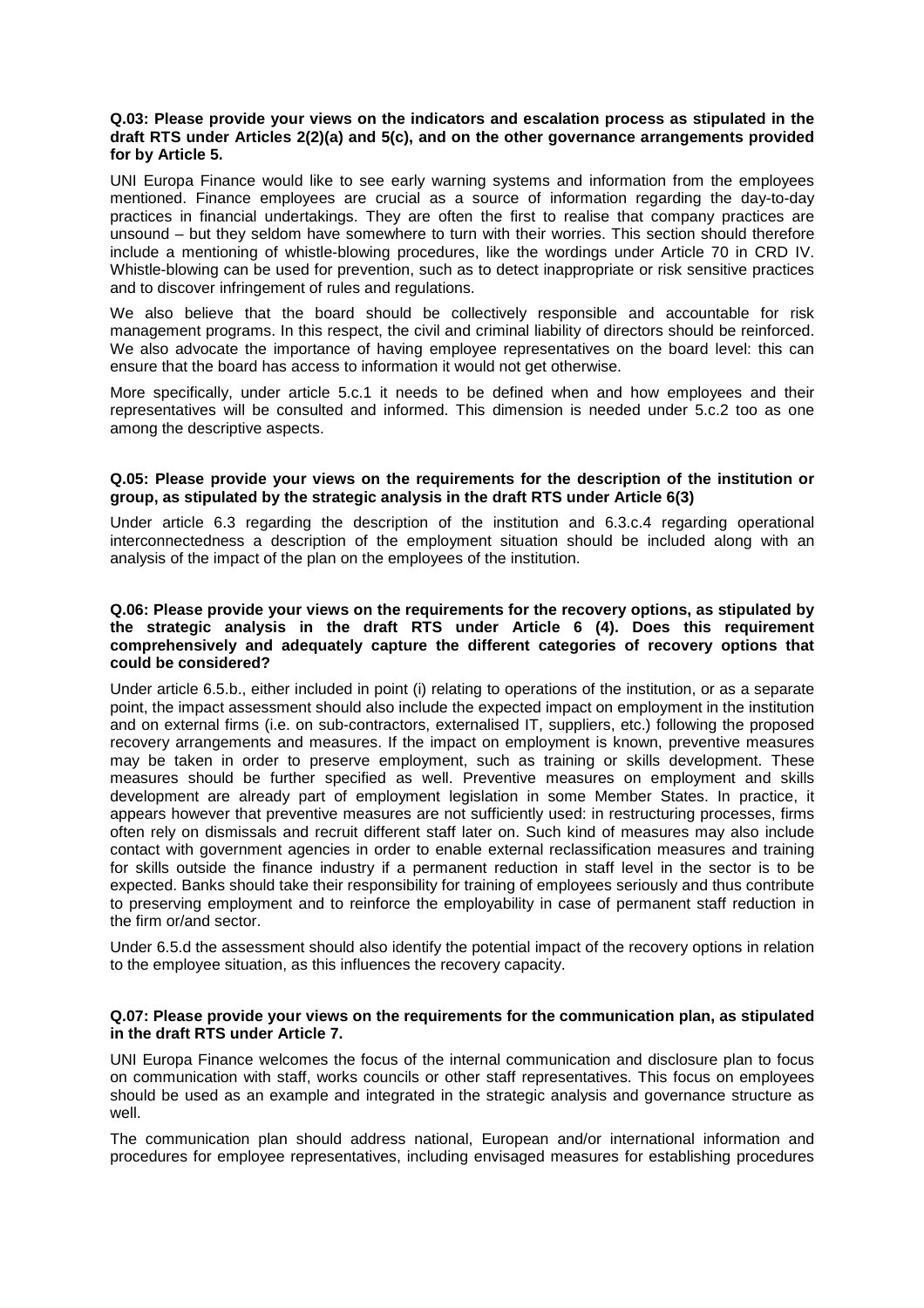to consult with staff during the process, taking into account national systems for dialogue with social partners where applicable.

In practice, European consultation procedures are often neglected and not sufficiently taken into account by global firms. In general terms, information and consultation procedures with employee representatives should, if used correctly, be mutually beneficial: employee representatives will discover the ongoing restructuring and the recovery plan, but they can also reveal specific situations management might otherwise not be aware of, which can help to prevent crises situations.

When it comes to information concerning the employment situation of the firm or group of firms, employees' representatives and trade union representatives must be able to share information between them in order to anticipate important changes in working and employment conditions as well as possible redundancies. While there is no doubt that any misuse of confidential information must not be accepted, it must be ensured that trade union members and trade union officials are allowed to use relevant information in order to fulfil their mandate and defend workers' rights.

The European trade union federations and the ETUC have been very concerned about companies' managements not obliging to European legislation on information and consultation of employees (most importantly EWC Directive 2009/38/EC). Often, even information directly relating to the employment conditions or the financial situation of a company is not given to European Works Councils or SE works councils, with management referring to confidentiality and potential harm for business. In other cases, information is given under the condition that e.g. EWC members must not even pass it on to their trade unions. Under these conditions, information and consultation of employees, guaranteed by European legislation, can not be effectively implemented in practice. EWC members and trade unionists are bound to confidentiality rules as well (see for example EWC Directive 2009/38/EC), so they should be trusted to know their responsibilities of how to handle confidential information.

#### **Q.08: Please provide your views on the requirements for preparatory measures, as stipulated in the draft RTS under Article 8, providing in particular your views on the question of what types of preparatory arrangements or measures could or should be taken into account in the analysis of the recovery plan.**

In order to improve the effectiveness of the recovery plan, as described under Article 8.b., management needs to have a full, all-inclusive understanding of the situation. Information should therefore be a constant flow, not only between managers, but also bottom-up, from employees to management. This can be done either in the usual information and consultation process through works council sessions, or through whistle-blowing. Very often, difficult or potentially dangerous situations are identified by staff well before management discovers them. The question of professional alert systems points to the question of professional responsibility. Employees must have the right to raise an alert, and also enjoy anonymity where appropriate and adequate protection when they exercise this right. Better protection for whistleblowers should be insured and structures provided to enable the information flow.

#### **Q.11: Do you agree that, for an institution, the costs of producing a recovery plan are likely to be proportional to the size/complexity of the firm and so of the costs its failure may create? I not, could you explain why?**

Not a direct reply to the question however we would like to raise the issue of potential moratoria on payments in relation to an institution's costs in a situation of recovery.

It should not be possible to push the cost burden of recovery onto the employees. The question of employees' prioritised right to salaries and other means of remuneration in cases of failing financial institutions must be addressed and a potential moratorium on payments cannot be used on any employee remuneration, including non-executive variable pay that is collectively negotiated.

When defining criteria for recovery plans, the social partners' right to assume the responsibility of sound and sustainable remuneration principles must be respected as well as the primacy of collective agreements. This, since pay is, according to art. 153.5 in the Treaty on the Functioning of the European Union (TFEU), not for the EU to deal with. This has also been acknowledged in Recital 14 in the directive 2010/76/EU (commonly known as CRD III) on capital requirements for the trading book and for re-securitisations.